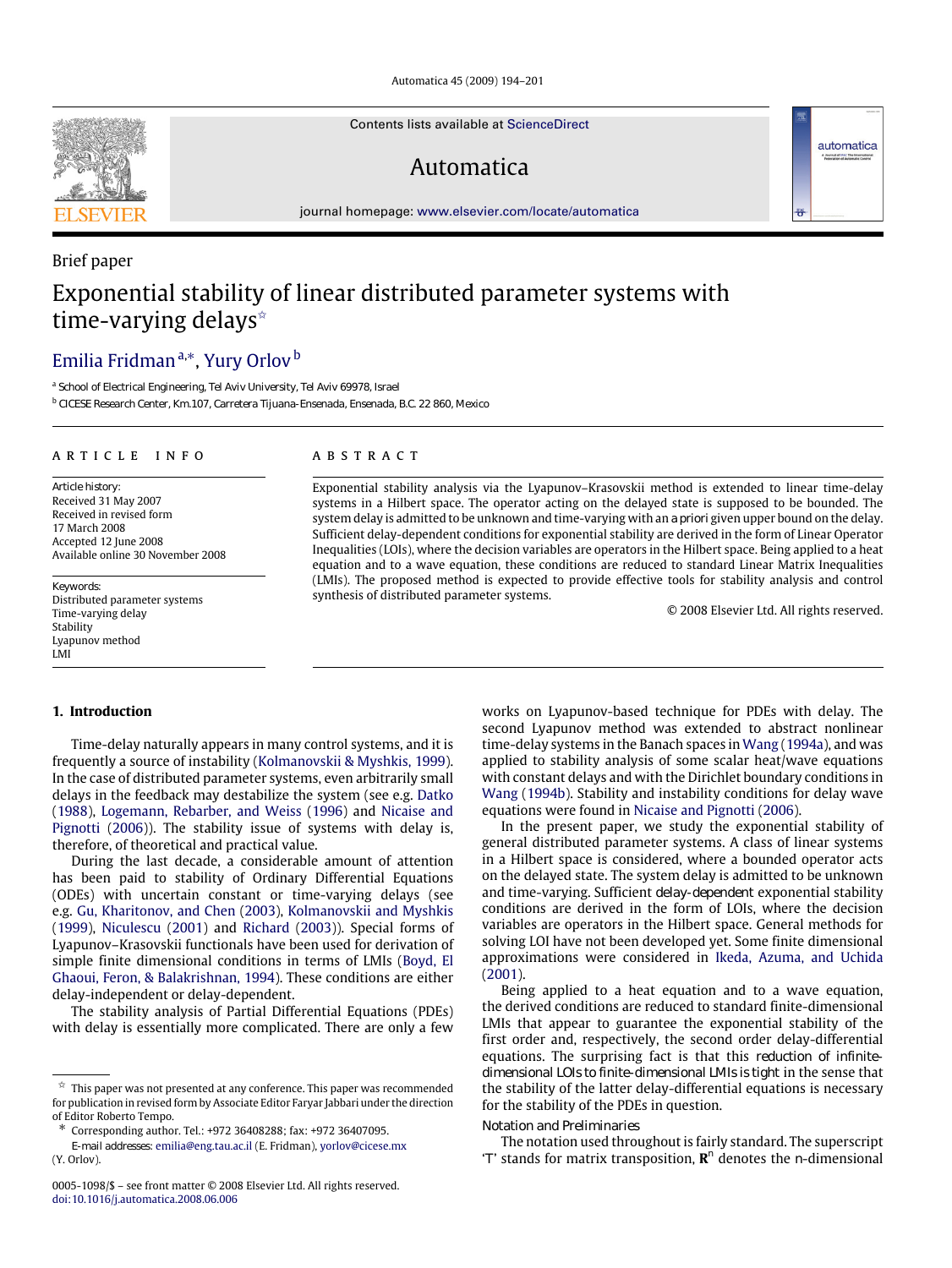Euclidean space with the norm  $|\cdot|$ ,  $\mathbf{R}^{n \times m}$  is the set of all  $n \times m$ real matrices. The notation  $P > 0$ , for  $P \in \mathbb{R}^{n \times n}$  means that *P* is symmetric and positive definite, whereas  $\lambda_{min}(P)$  ( $\lambda_{max}(P)$ ) denotes its minimum (maximum) eigenvalue.

Let H be a Hilbert space equipped with the inner product  $\langle \cdot, \cdot \rangle$ and the corresponding norm  $|\cdot|$ . Denote by  $\mathcal{L}(\mathcal{H})$  bounded linear operators from H to H. Given a linear operator  $P : H \rightarrow H$ with a dense domain  $\mathcal{D}(P) \subset \mathcal{H}$ , the notation  $P^*$  stands for the adjoint operator. Such an operator *P* is strictly positive definite, i.e.,  $P > 0$ , iff it is self-adjoint in the sense that  $P = P^*$  and there exists a constant  $\beta > 0$  such that  $\langle x, Px \rangle \ge \beta \langle x, x \rangle$  and for all  $x \in \mathcal{D}(P)$ , whereas  $P \ge 0$  means that *P* is self-adjoint and nonnegative definite, i.e.,  $\langle x, Px \rangle \geq 0$  for all  $x \in \mathcal{D}(P)$ .

If an infinitesimal operator *A* generates a strongly continuous semigroup  $T(t)$  on the Hilbert space  $H$  (see, e.g., Curtain and Zwart (1995) for details), the domain of the operator *A* forms another Hilbert space  $\mathcal{D}(A)$  with the graph inner product  $(\cdot, \cdot)_{\mathcal{D}(A)}$ defined as follows:  $(x, y)_{\mathcal{D}(A)} = \langle x, y \rangle + \langle Ax, Ay \rangle$ ,  $x, y \in \mathcal{D}(A)$ . Moreover, the induced norm  $||T(t)||$  of the semigroup  $T(t)$  satisfies the inequality  $||T(t)|| \leq \kappa e^{\sigma t}$  everywhere with some constant  $\kappa > 0$  and growth bound  $\sigma$ .

The space of the continuous *H*-valued functions *x* : [a, b]  $\rightarrow$  *H* with the induced norm  $||x||_{C([a,b],\mathcal{H})} = \max_{s \in [a,b]} |x(s)|$  is denoted by  $C([a, b], \mathcal{H})$ . The space of the continuously differentiable  $\mathcal{H}$ valued functions  $x : [a, b] \rightarrow \mathcal{H}$  with the induced norm  $||x||_{C^{1}([a,b],\mathcal{H})}$  = max $(||x||_{C([a,b],\mathcal{H})}, ||x||_{C([a,b],\mathcal{H})})$  is denoted by  $C^1([a, b], \mathcal{H})$ . *L*<sub>2</sub>(*a*, *b*;  $\mathcal{H})$  is the Hilbert space of square integrable  $H$ -valued functions on  $(a, b)$  with the corresponding norm. *W<sup>l</sup>*,<sup>2</sup> ([*a*, *b*], *R*) is the Sobolev space of absolutely continuous scalar functions on [*a*, *b*] with square integrable derivatives of the order *l* ≥ 1.

Given  $x(\cdot) \in L_2(a, b; \mathcal{H})$ , we denote  $x^t = x(t + \theta) \in$ *L*<sub>2</sub>(−*h*, 0;  $H$ ) for  $t \in [a + h, b]$ .

**Lemma 1** (*Wang (1994b) (Wirtinger's Inequality and its Generalization*)). Let  $z \in W^{1,2}([a, b], R)$  be a scalar function with  $z(a) =$  $z(b) = 0$ . Then

$$
\int_{a}^{b} z^2(\xi) d\xi \le \frac{(b-a)^2}{\pi^2} \int_{a}^{b} \left[ \frac{dz(\xi)}{d\xi} \right]^2 d\xi. \tag{1}
$$

*If additionally*  $z \in W^{2,2}([a, b], R)$ , then

$$
\int_{a}^{b} \left[ \frac{\mathrm{d}z(\xi)}{\mathrm{d}\xi} \right]^2 \mathrm{d}\xi \le \frac{(b-a)^2}{\pi^2} \int_{a}^{b} \left[ \frac{\mathrm{d}^2 z(\xi)}{\mathrm{d}\xi^2} \right]^2 \mathrm{d}\xi. \tag{2}
$$

**Lemma 2** (*Jensen's Inequality*). Let  $H$  be a Hilbert space with the *inner product*  $\langle \cdot, \cdot \rangle$ . For any linear bounded operator R :  $\mathcal{H} \rightarrow$  $H, R > 0$ , scalar  $I > 0$  and  $x \in L_2([a, b], \mathcal{H})$  the following holds:

$$
I\int_0^1 \langle x(s), Rx(s) \rangle ds \ge \left\langle \int_0^1 x(s)ds, R \int_0^1 x(s)ds \right\rangle.
$$
 (3)

Note that (3) follows from the Cauchy–Schwartz inequality

$$
1\int_0^1 \langle R^{\frac{1}{2}}x(s), R^{\frac{1}{2}}x(s) \rangle ds \ge \left\langle \int_0^1 R^{\frac{1}{2}}x(s)ds, \int_0^1 R^{\frac{1}{2}}x(s)ds \right\rangle.
$$

#### **2. Lyapunov method for exponential stability**

Consider a linear infinite-dimensional system

$$
\dot{x}(t) = Ax(t) + A_1 x(t - \tau(t)), \quad t \ge t_0
$$
 (4)

evolving in a Hilbert space  $\mathcal{H}$  where  $x(t) \in \mathcal{H}$  is the instantaneous state of the system. Let the following assumptions be satisfied:

**A1** the operator *A* generates a strongly continuous semigroup  $T(t)$  and the domain  $D(A)$  of the operator *A* is dense in  $H$ ;

**A2** the linear operator  $A_1$  is bounded in  $H$ ;

**A3** the function  $\tau(t)$  is piecewise-continuous of class  $C^1$  on the closure of each continuity subinterval and it satisfies

$$
\inf_{t} \tau(t) > 0, \qquad \sup_{t} \tau(t) \leq h \tag{5}
$$

with some constant  $h > 0$  for all  $t > t_0$ . Let the initial conditions

$$
x^{t_0} = \varphi(\theta), \quad \theta \in [-h, 0], \phi \in W \tag{6}
$$

be given in the space

$$
W = C([-h, 0], \mathcal{D}(A)) \cap C^{1}([-h, 0], \mathcal{H}).
$$
\n(7)

**Definition 1.** A function  $x(t) \in C([t_0 - h, t_0 + \eta], \mathcal{D}(A))$  is said to be a solution of the initial-value problem (4), (6) on  $[t_0 - h, t_0 + \eta]$ if *x*(*t*) is initialized with (6), it is absolutely continuous for *t* ∈  $[t_0, t_0 + \eta]$ , and it satisfies (4) for almost all  $t \in [t_0, t_0 + \eta]$ .

The initial-value problem (4), (6) turns out to be well-posed on the semi-infinite time interval  $[t_0, \infty)$  and its solutions can be found as mild solutions, i.e., as those of the integral equation

$$
x(t) = T(t - t_0)x(t_0) + \int_{t_0}^t T(t - s)A_1x(s - \tau(s))ds, \quad t \ge t_0.
$$
 (8)

**Lemma 3.** *Under* A1–A3 *there exists a unique solution of the initial value problem* (4), (6) *on*  $[t_0, \infty)$ *. This solution is also a unique solution of the integral initial value problem* (6)*,* (8)*.*

**Proof.** To begin with, let us choose a positive  $\eta_0$  small enough to ensure that  $\eta_0 < \inf_t \tau(t)$  and the first discontinuity point  $t_0^1$  >  $t_0$  of  $\tau(t)$  is such that the difference  $t_0^1 - t_0$  is multiple to  $\eta_0$ , i.e.,  $t_0^1 = t_0 + k_0 \eta_0$  for some integer  $k_0 > 0$ . While being viewed over the time segment  $[t_0, t_0 + \eta_0]$ , the initial-value problem (4) is equivalent to

$$
\dot{x}(t) = Ax(t) + A_1 \phi(t - t_0 - \tau(t)), \qquad x(t_0) = \phi(0)
$$
 (9)

where the inhomogeneous term  $A_1\phi(t - t_0 - \tau(t))$  is of class  $C^1$  on [0,  $\eta_0$ ]. By Theorem 3.1.3 of Curtain and Zwart (1995), there exists a unique local solution of (9) and this solution satisfies the integral equation (8) on  $[t_0, t_0 + \eta_0]$ .

The same line of reasoning is step-by-step applied to the time segments  $[t_{i-1}, t_{i-1} + \eta_0]$ ,  $i = 1, ..., k_0$  with  $t_i = t_{i-1} + \eta_0$ and  $t_{k_0} = t_0^1$ . Following this line, the initial-value problem is demonstrated to possess a unique solution  $x(t, t_0, \phi)$  for  $t \in$  $[t_0, t_0^1]$ , which satisfies the integral equation (8) on  $[t_0, t_0^1]$ . The assertion of Lemma 3 is then concluded by iteration on the time segments  $[t_0^j, t_0^{j+1}]$ ,  $j = 1, 2, ...$  where  $t_0^1 < t_0^2 < ...$  are the successive discontinuity points of the function  $\tau(t)$ .  $\square$ 

*Our aim* is to derive exponential stability criteria for linear timedelay system (4). The stability concept under study is based on the initial data norm

$$
\|\phi\|_{W} = \sqrt{|A\phi(0)|^2 + \|\phi\|_{c^1([-h,0],\mathcal{H})}^2}
$$
(10)

in space (7). Suppose  $x(t, t_0, \phi)$  denotes a solution of (4), (6) at a time instant  $t \geq t_0$ .

**Definition 2.** System (4) is said to be exponentially stable with a decay rate  $\delta > 0$  if there exists a constant  $K \geq 1$  such that the following exponential estimate holds:

$$
|x(t, t_0, \phi)|^2 \leq K e^{-2\delta(t - t_0)} \|\phi\|_W^2 \quad \forall t \geq t_0.
$$
 (11)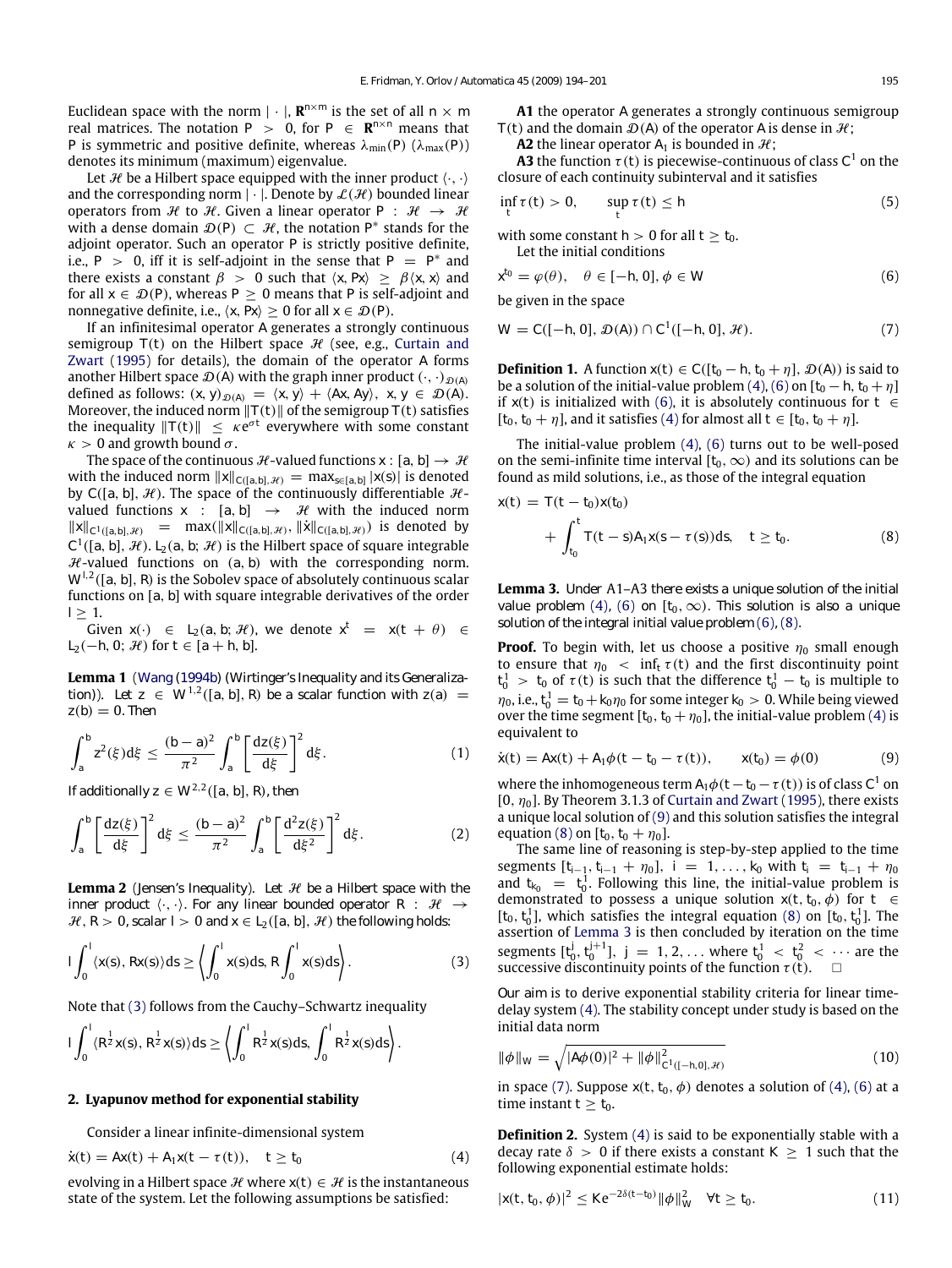Consider Lyapunov–Krasovskii Functionals (LKFs), which depend on *x* and *x*˙ (Kolmanovskii & Myshkis, 1999). Given a continuous functional  $V : \mathbf{R} \times W \times C([-h, 0], \mathcal{H}) \rightarrow \mathbf{R}$ , its upper right-hand derivative along solutions  $x^t$  ( $t_0, \phi$ ),  $t \geq t_0$  of (4), (6) is defined as follows:

$$
\dot{V}(t, \phi, \dot{\phi}) = \limsup_{s \to 0^+} \frac{1}{s} [V(t+s, x^{t+s}(t, \phi), \dot{x}^{t+s}(t, \phi))
$$

$$
- V(t, \phi, \dot{\phi})].
$$

**Lemma 4.** *Let* A1–A3 *be in force and let there exist positive numbers* δ,  $β$ ,  $γ$  and a continuous functional  $V : \mathbf{R} \times W \times C([-h, 0], \mathcal{H}) \rightarrow$ **R** such that the function  $\bar{V}(t) = V(t, x^t, \dot{x}^t)$  is absolutely continuous *for x<sup>t</sup> , satisfying* (4) *and*

$$
\beta |\phi(0)|^2 \le V(t, \phi, \dot{\phi}) \le \gamma ||\phi||_W^2,
$$
\n(12)

$$
\dot{V}(t, \phi, \dot{\phi}) + 2\delta V(t, \phi, \dot{\phi}) \le 0. \tag{13}
$$

*Then* (4) *is exponentially stable with the decay rate* δ *and* (11) *holds* with  $K = \frac{\gamma}{\beta}$ .

**Proof.** As in the case of ODE, from (13) with  $\phi = x^t$  we obtain d  $\frac{d}{dt}V(t, x^t, \dot{x}^t) + 2\delta V(t, x^t, \dot{x}^t) \leq 0,$ 

where  $V(t_0, x^{t_0}, \dot{x}^{t_0}) = V(t_0, \phi, \dot{\phi})$ . Hence, by the comparison principle argument (Khalil, 1992), it follows that

$$
\beta |x(t)|^2 \le V(t, x^t, \dot{x}^t) \le V(t_0, \phi, \dot{\phi}) e^{-2\delta(t-t_0)} \le \gamma e^{-2\delta(t-t_0)} \|\phi\|_{W}^2. \quad \Box
$$

#### **3. Exponential stability in a Hilbert space**

In this section, the delay is assumed to be either slowly-varying with  $\dot{\tau} \leq d < 1$ , or fast-varying (with no restrictions on the delayderivative). Let A1–A3 be in force. We derive delay-dependent conditions by using a ''simple'' (as defined in Gu et al. (2003)) LKF:

$$
V(t, x^{t}, \dot{x}^{t}) = \langle x(t), Px(t) \rangle + \int_{t-h}^{t} e^{2\delta(s-t)} \langle x(s), Sx(s) \rangle ds
$$

$$
+ h \int_{-h}^{0} \int_{t+\theta}^{t} e^{2\delta(s-t)} \langle \dot{x}(s), R\dot{x}(s) \rangle ds d\theta
$$

$$
+ \int_{t-\tau(t)}^{t} e^{2\delta(s-t)} \langle x(s), Qx(s) \rangle ds \qquad (14)
$$

where  $P : \mathcal{D}(A) \rightarrow \mathcal{H}$  is a linear positive definite operator and *R*, *Q*, *S*  $\in$  *L*(*H*) are non negative definite operators, satisfying the following inequalities:

$$
\beta \langle x, x \rangle \le \langle x, Px \rangle \le \gamma_P \left[ \langle x, x \rangle + \langle Ax, Ax \rangle \right],
$$
  
\langle x, Qx \rangle \le \gamma\_Q \langle x, x \rangle, \quad \langle x, Rx \rangle \le \gamma\_R \langle x, x \rangle,   
\langle x, Sx \rangle \le \gamma\_S \langle x, x \rangle, \quad \forall x \in D(A) (15)

for some positive constants  $\beta$ ,  $\gamma_P$ ,  $\gamma_Q$ ,  $\gamma_S$ ,  $\gamma_R$ . Thus condition (12) of Lemma 4 is satisfied.

We note that the first inequality (15) allows one to use unbounded operators *P* which are upper estimated by the unbounded operator *A* according to (15). In the case of ODE, where *A* is a matrix, the above upper bound is equivalent to the standard one with  $A = 0$ . For ODE with delay the Lyapunov functional of the form (14) was recently introduced in He, Wang, Lin, and Wu (2007) (for  $\delta = 0$ ), whereas this functional with  $S = 0$  was introduced earlier in Fridman and Shaked (2003) (for  $\delta = 0$ ) and in Sun, Zhao, and Hill (2006) (for  $\delta > 0$ ).

Being viewed on solutions of  $(4)$ , the LKF  $(14)$  is absolutely continuous as a function of *t* because the solutions are absolutely continuous in *t*. Differentiating *V*, we find

$$
\dot{V}(t, x^t, \dot{x}^t) + 2\delta V(t, x^t, \dot{x}^t)
$$
\n
$$
\leq 2\langle x(t), P\dot{x}(t)\rangle + 2\delta\langle x(t), P\dot{x}(t)\rangle + h^2\langle \dot{x}(t), R\dot{x}(t)\rangle
$$
\n
$$
-he^{-2\delta h} \int_{t-h}^t \langle \dot{x}(s), R\dot{x}(s)\rangle ds + \langle x(t), (Q+S)\dot{x}(t)\rangle \tag{16}
$$
\n
$$
- (1 - \dot{\tau}(t))\langle x(t - \tau(t)), Q\dot{x}(t - \tau(t))\rangle e^{-2\delta h}
$$
\n
$$
- \langle x(t-h), S\dot{x}(t-h)\rangle e^{-2\delta h}.
$$

Following He et al. (2007), we employ the representation

$$
-h \int_{t-h}^{t} \langle \dot{x}(s), R\dot{x}(s) \rangle ds = -h \int_{t-h}^{t-\tau(t)} \langle \dot{x}(s), R\dot{x}(s) \rangle ds
$$
  
-h 
$$
\int_{t-\tau(t)}^{t} \langle \dot{x}(s), R\dot{x}(s) \rangle ds
$$
 (17)

and apply the Jensen's inequality (3)

$$
\int_{t-\tau(t)}^t \langle \dot{\mathbf{x}}(s), \, R\dot{\mathbf{x}}(s) \rangle \, ds \ge \frac{1}{h} \left\{ \int_{t-\tau(t)}^t \dot{\mathbf{x}}(s) \, ds, \, R \int_{t-\tau(t)}^t \dot{\mathbf{x}}(s) \, ds \right\},
$$
\n
$$
\int_{t-h}^{t-\tau(t)} \langle \dot{\mathbf{x}}(s), \, R\dot{\mathbf{x}}(s) \rangle \, ds \ge \frac{1}{h} \left\{ \int_{t-h}^{t-\tau(t)} \dot{\mathbf{x}}(s) \, ds, \, R \int_{t-h}^{t-\tau(t)} \dot{\mathbf{x}}(s) \, ds \right\}.
$$
\n(18)

Then, taking into account that  $\dot{\tau} \leq d < 1$  and following Gouaisbaut and Peaucelle (2006), we obtain

$$
\dot{V}(t, x^{t}, \dot{x}^{t}) + 2\delta V(t, x^{t}, \dot{x}^{t})
$$
\n
$$
\leq 2\langle x(t), P\dot{x}(t)\rangle + 2\delta\langle x(t), P\dot{x}(t)\rangle + h^{2}\langle \dot{x}(t), R\dot{x}(t)\rangle
$$
\n
$$
- [\langle x(t) - x(t - \tau(t)), R(x(t) - x(t - \tau(t)))\rangle
$$
\n
$$
+ \langle x(t - \tau(t)) - x(t - h), R(x(t - \tau(t)) - x(t - h))\rangle
$$
\n
$$
+ (1 - d)\langle x(t - \tau(t)), Qx(t - \tau(t))\rangle]e^{-2\delta h}
$$
\n
$$
+ \langle x(t), (Q + S)x(t)\rangle - \langle x(t - h), Sx(t - h)\rangle e^{-2\delta h}.
$$
\n(19)

We will derive stability conditions in two forms. The first form will subsequently be applied to the wave equation and the second one to the heat equation. The first form is derived by substituting the right-hand side of (4) for  $\dot{x}(t)$ . Setting  $\eta(t) = \text{col}\{x(t), x(t$ *h*),  $x(t - \tau(t))$ , we find that the condition (13) of Lemma 4

$$
\dot{V}(t, x^t, \dot{x}^t) + 2\delta V(t, x^t, \dot{x}^t) \le \langle \eta(t), \Phi_h \eta(t) \rangle \le 0 \tag{20}
$$

is satisfied if the following LOI

$$
\Phi_h = \begin{bmatrix} \Phi_{11} & 0 & PA_1 \\ 0 & 0 & 0 \\ A_1^*P & 0 & 0 \end{bmatrix} + h^2 \begin{bmatrix} A^*RA & 0 & A^*RA_1 \\ 0 & 0 & 0 \\ A_1^*RA & 0 & A_1^*RA_1 \end{bmatrix}
$$
  
\n
$$
-e^{-2\delta h} \begin{bmatrix} R & 0 & -R \\ 0 & (S+R) & -R \\ -R & -R & 2R + (1-d)Q \end{bmatrix} \le 0,
$$
\n(21)

holds provided that

$$
\Phi_{11} = A^* P + P A + 2\delta P + Q + S. \tag{22}
$$

The resulting inequality (21) is convex with respect to *h*: given  $h_0 > 0$ , it becomes feasible for all  $h \in [0, h_0]$  whenever it is feasible for *h*<sub>0</sub>. The convexity follows from the fact that  $\Phi_{\bar{h}} \leq \Phi_{h_0}$ since  $h^2$  and  $-e^{-2\delta h}$  multiply the non negative definite operators. Summarizing, the following result is obtained:

**Theorem 1.** Let A1-A3 be in force. Given  $\delta > 0$ , let there exist *linear operators P* > 0 *and R*  $\ge$  0, *S*  $\ge$  0, *Q*  $\ge$  0 *subject to* (15) *such that the LOI* (21) *with notation* (22) *holds in the Hilbert space*  $\mathcal{D}(A) \times \mathcal{D}(A) \times \mathcal{D}(A)$ . Then system (4) is exponentially stable with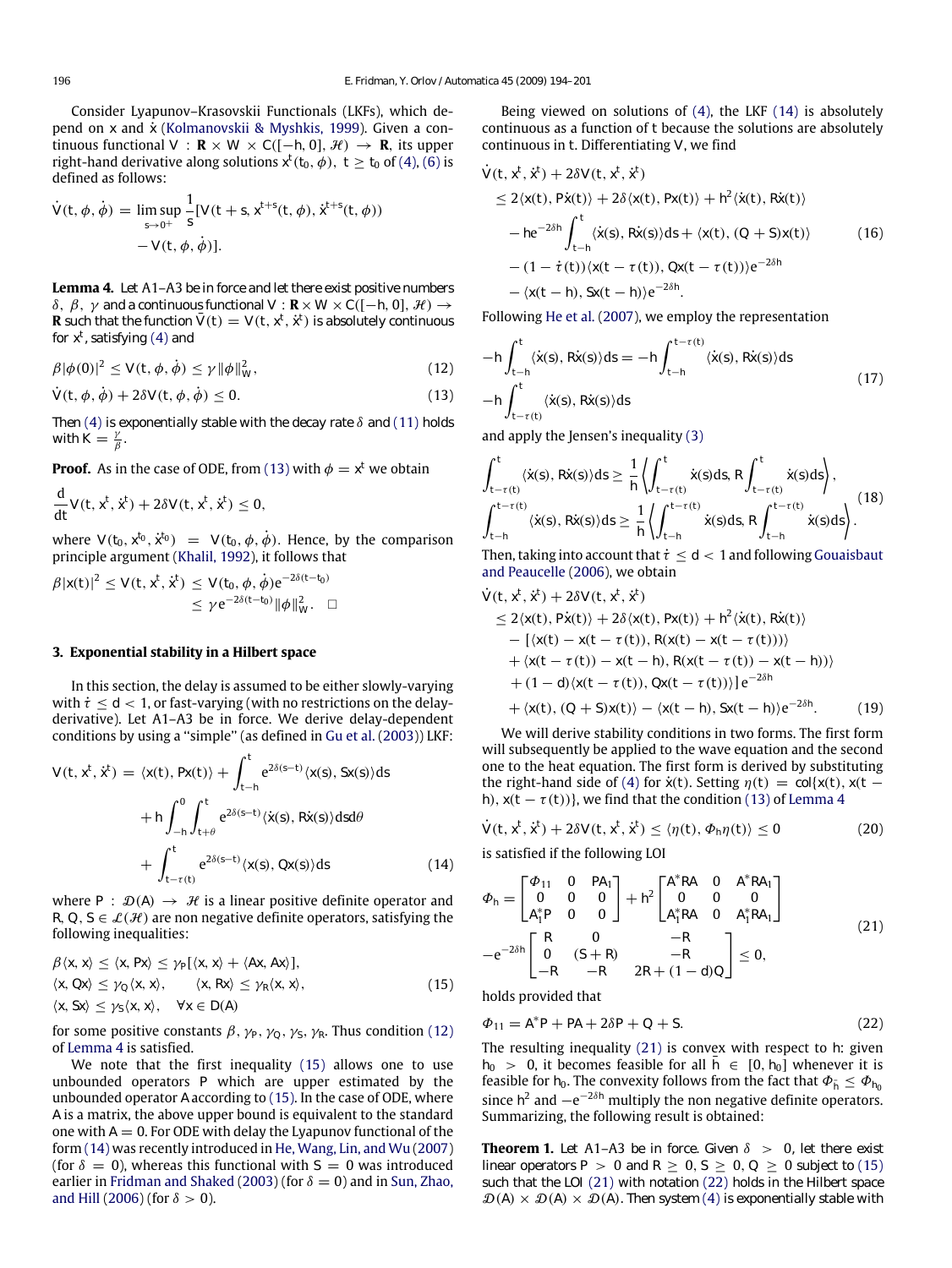*the decay rate*  $\delta$  *for all differentiable delays with*  $\dot{\tau}(t) \leq d < 1$ *. The inequality* (11) *is satisfied with*  $K = \max\{\gamma_P, h(\gamma_Q + \gamma_S + \gamma_S)\}$ *h* <sup>2</sup>γ*R*/2)}/β*. Moreover,* (4) *is exponentially stable for all fast-varying delays*  $0 \le \tau \le h$  *if the LOI* (21) *is feasible with*  $Q = 0$ *.* 

The conditions of Theorem 1 are delay-dependent, namely *h*dependent, even for  $\delta \rightarrow 0$ . Taking in the above derivations  $S = R = 0$  we obtain the following "quasi delay-independent" conditions, which become delay-independent for  $\delta \rightarrow 0$  and coincide in the case of ODE with the result of Mondie and Kharitonov (2005):

**Corollary 1.** Let A1-A3 be in force. Given  $\delta > 0$ , system (4) is *exponentially stable with the decay rate* δ *for all differentiable delays with*  $\dot{\tau}(t) \leq d < 1$  *if there exist linear operators P > 0 and Q > 0 subject to* (15) *such that the LOI*

$$
\begin{bmatrix} (A+\delta)^* P + P(A+\delta) + Q & PA_1 \\ A_1^* P & -(1-d)Qe^{-2\delta h} \end{bmatrix} \le 0
$$
 (23)

*holds in the Hilbert space*  $\mathcal{D}(A) \times \mathcal{D}(A)$ *. The inequality* (11) *is satisfied with*  $K = \max\{\gamma_P, h\gamma_Q\}/\beta$ *.* 

**Remark 1.** Differently from the finite dimensional case, the feasibility of the strict LOI (21) and (23) for  $h = 0$  ( $\delta = 0$ ) does not necessarily imply the feasibility of (21) and (23) for small enough *h* ( $\delta$ ) because *h*<sup>2</sup> ( $\delta$ ) is multiplied by the operator, which may be unbounded.

It may be difficult to verify the feasibility of (21), if the operator that multiplies  $h^2$  (and depends on A) in  $\varPhi_h$  is unbounded. To avoid this, we will derive the second form of LOI by the descriptor method (Fridman, 2001), where the right-hand sides of the expressions

$$
0 = 2\langle x(t), P_2^*[Ax(t) + A_1x(t - \tau(t)) - \dot{x}(t)] \rangle,
$$
  
\n
$$
0 = 2\langle \dot{x}(t), P_3^*[Ax(t) + A_1x(t - \tau(t)) - \dot{x}(t)] \rangle
$$
\n(24)

with some  $P_2, P_3 \in \mathcal{L}(\mathcal{H})$  are added into the right-hand side of (19). Setting  $\eta_d(t) = \text{col}\{x(t), \dot{x}(t), x(t-h), x(t-\tau(t))\}$ , we obtain that

$$
\dot{V}(t, x^t, \dot{x}^t) + 2\delta V(t, x^t, \dot{x}^t) \le \langle \eta_d(t), \Phi_d \eta_d(t) \rangle \le 0,
$$

if the LOI

$$
\Phi_d = \begin{bmatrix}\n\Phi_{d11} & \Phi_{d12} & 0 & P_2^* A_1 + Re^{-2\delta h} \\
* & \Phi_{d22} & 0 & P_3^* A_1 \\
* & * & -(S+R)e^{-2\delta h} & Re^{-2\delta h} \\
* & * & * & -(2R + (1-d)Q)e^{-2\delta h} \\
\leq 0 & (25)\n\end{bmatrix}
$$

holds, where

$$
\Phi_{d11} = A^* P_2 + P_2^* A + 2\delta P + Q + S - Re^{-2\delta h},
$$
  
\n
$$
\Phi_{d12} = P - P_2^* + A^* P_3, \qquad \Phi_{d22} = -P_3 - P_3^* + h^2 R
$$
\n(26)

and ∗ denotes the symmetric terms of the operator matrix. Thus, the following result is obtained.

**Theorem 2.** Let A1–A3 be in force. Given  $\delta > 0$ , let there exist *linear operators P*  $> 0$  *and R*  $> 0$ , *S*  $> 0$ , *Q*  $> 0$  *subject to* (15) *and indefinite operators*  $P_2, P_3 \in \mathcal{L}(\mathcal{H})$  *such that the LOI* (25) *with notations given in* (26) *holds in the Hilbert space*  $\mathcal{D}(A) \times \mathcal{D}(A) \times$  $D(A) \times D(A)$ . Then system (4) is exponentially stable with the decay *rate*  $\delta$  *for all differentiable delays* (5) with  $\dot{\tau} \leq d < 1$ *. The inequality* (11) *is satisfied with*  $K = \max\{\gamma_P, h(\gamma_Q + \gamma_S + h^2 \gamma_R/2)\}/\beta$ *. Moreover,* (4) *is exponentially stable for all fast-varying delays* 0 ≤  $\tau \leq h$  if the LOI (25) is feasible with  $Q = 0$ .

Differently from the LOI (21), the feasibility of the strict LOI (25) for  $h = 0$  implies the feasibility of (25) for small enough  $h(h^2)$  is multiplied by the bounded operator *R*).

**Remark 2.** Consider now the system (4) with *A* and *A*<sub>1</sub> from the uncertain time-invariant polytope

$$
\Omega = \sum_{j=1}^{M} f_j \Omega_j \quad \text{for some } 0 \le f_j \le 1, \sum_{j=1}^{M} f_j = 1,\tag{27}
$$

where  $\Omega_j = \begin{bmatrix} A^{(j)} & A_1^{(j)} \end{bmatrix}$ ,  $A_1^{(j)} \in \mathcal{L}(\mathcal{H})$  and the operators  $A^{(j)}$ have a common domain, which is dense in  $\mathcal{H}$  and  $A = \sum_{j=1}^{M} f_j A^{(j)}$ generates a strongly continuous semigroup for all *f<sup>j</sup>* , satisfying (27). Applying conditions of Theorem 2 to the uncertain system, we conclude that (4) is exponentially stable if LOI (25) is feasible. Since LOI (25) is affine in *A* and *A*1, by the same arguments as for LMIs (see Boyd et al. (1994)) we conclude that (25) is feasible if the LOIs (25) in *M* vertices are feasible for the same  $P_2$ ,  $P_3$  and for different  $Q^{(j)} \geq 0$ ,  $S^{(j)} > 0$ ,  $R^{(j)} > 0$ ,  $P^{(j)} > 0$ .

#### **4. Stability of the delay heat equation**

Consider the heat equation

$$
z_t(\xi, t) = az_{\xi\xi}(\xi, t) - a_0 z(\xi, t) - a_1 z(\xi, t - \tau(t)),
$$
\n(28)

where  $t \ge t_0$ ,  $0 \le \xi \le l$ , with the constant parameters  $a > 0$ ,  $a_0$ and  $a_1$ , with the time-varying delay  $\tau(t)$ , satisfying (5), and with the Dirichlet boundary condition

$$
z(0, t) = z(l, t) = 0, \quad t \ge t_0. \tag{29}
$$

The boundary-value problem (28) and (29) describes the propagation of heat in a homogeneous one-dimensional rod with a fixed temperature at the ends in the case of the delayed (possibly, due to actuation) heat exchange with the surroundings. Here *a* and  $a_i$ ,  $i = 0$ , 1 stand for the heat conduction coefficient and for the coefficients of the heat exchange with the surroundings, respectively,  $z(\xi, t)$  is the value of the temperature field of the plant at time moment *t* and location ξ along the rod. In the sequel, the state dependence on time *t* and spatial variable ξ is suppressed whenever possible.

The boundary-value problem (28) and (29) can be rewritten as the differential equation (4) in the Hilbert space  $\mathcal{H} = L_2(0, l)$  with the infinitesimal operator  $A = a \frac{\partial^2}{\partial \xi^2} - a_0$  with the dense domain

$$
\mathcal{D}\left(\frac{\partial^2}{\partial \xi^2}\right) = \{z \in W^{2,2}([0, \, \mathsf{I}], \mathbf{R}) : z(0) = z(\mathsf{I}) = 0\},\tag{30}
$$

and with the bounded operator  $A_1 = -a_1$  of the multiplication by the constant −*a*1. The infinitesimal operator *A* generates an exponentially stable semigroup (see, e.g., Curtain and Zwart (1995) for details).

We will first derive simple delay-independent conditions, based on LOI (23). Consider the LKF of the form

$$
V = p \int_0^l z^2(\xi, t) d\xi + q \int_{t-\tau(t)}^t \int_0^l e^{2\delta(s-t)} z^2(\xi, s) d\xi ds \qquad (31)
$$

with some positive constants *p* and *q*. Then the operators *P* and *Q* in (23) take the form  $P = p$ ,  $Q = q$  of the bounded operators of the multiplication by positive constants *p* and *q*, respectively. Integrating by parts and taking into account (29), we find that for  $x \in \mathcal{D}(A)$ 

$$
\langle x, (A^*P + PA)x \rangle = 2a \int_0^1 pz_{\xi\xi} d\xi - 2a_0 \int_0^1 pz^2 d\xi
$$
  
=  $-2 \int_0^1 (apz_{\xi}^2 + a_0pz^2) d\xi \le -2 \left(\frac{\pi^2}{\beta}a + a_0\right) \int_0^1 pz^2 d\xi$  (32)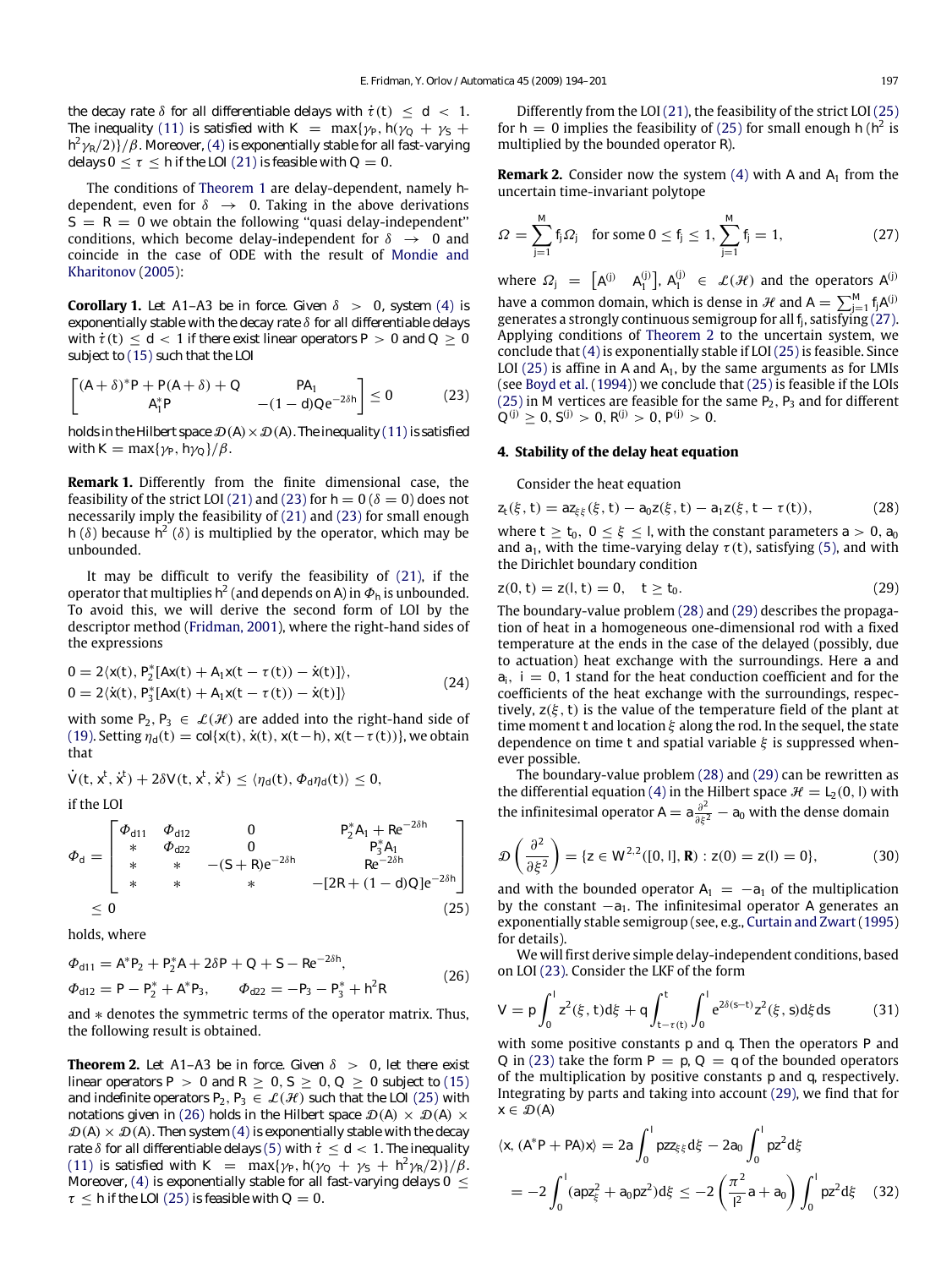where the last inequality follows from the Wirtinger's inequality (1). We thus obtain that (23) is satisfied if

$$
\Psi_{\delta} \stackrel{\Delta}{=} \begin{bmatrix} q - 2\left(\frac{\pi^2}{\rho}a + a_0 - \delta\right)\rho & -a_1\rho \\ -a_1\rho & -(1-\alpha)qe^{-2\delta h} \end{bmatrix} < 0. \tag{33}
$$

From  $\Psi_0~<~0$  it follows that  $\Psi_\delta~<~0$  for small enough  $\delta$ , since  $\Psi_\delta = \Psi_0 + \text{diag}\{2\delta p, (1-d)q(1-\text{e}^{-2\delta h})\}$ . We proved

**Theorem 3.** Given  $\delta > 0$ , let the LMI (33) holds for some scalars *p* > 0 *and q* > 0*. Then the Dirichlet boundary-value problem* (28)*,* (29) *is exponentially stable for all differentiable delays* (5) *with*  $\dot{\tau}(t) \leq d < 1$ , and the inequality

$$
\int_0^l z^2(\xi, t) d\xi \leq K e^{-2\delta(t-t_0)} \max_{s \in [t_0 - h, t_0]} \int_0^l z^2(\xi, s) d\xi \tag{34}
$$

*is satisfied for all t*  $\geq t_0$  *with*  $K = 1 + hq/p$ . If (33) *holds for*  $\delta = 0$ *, then the inequality* (34) *is satisfied with*  $K = 1 + hq/p$  *and small enough* δ*.*

**Remark 3.** By Schur complements formula, LMI (33) with  $\delta = 0$ is feasible iff for some  $p > 0$  and  $q > 0$  the following holds:  $q^2 - 2(\frac{\pi^2}{\rho})$  $\frac{\tau^2}{\beta^2}$ *a* + *a*<sub>0</sub>)*pq* + *a*<sup>2</sup><sub>1</sub>*p*<sup>2</sup>/(1 − *d*) < 0. The left part of the latter inequality achieves its minimum at  $q=(\frac{\pi^2}{\beta})$  $\frac{\pi^2}{\beta^2}$ *a* + *a*<sub>0</sub>)*p* and, thus, the inequality holds iff

$$
\frac{\pi^2}{\beta}a + a_0 > 0, \quad a_1^2 < \left(\frac{\pi^2}{\beta}a + a_0\right)^2 (1 - d). \tag{35}
$$

To derive delay-dependent conditions, we apply Theorem 2 (it is difficult to find operators that satisfy Theorem 1 since  $h^2$  is multiplied by the unbounded operator in (21)). For simplicity we consider  $l = \pi$ . We choose *V* of the form

$$
V(t, zt, zst) = (p1 - p3a) \int_0^{\pi} z^2(\xi, t) d\xi + p3a \int_0^{\pi} z_{\xi}^2(\xi, t) d\xi
$$
  
+ 
$$
\int_0^{\pi} \left[ r \int_{-h}^0 \int_{t+\theta}^t e^{2\delta(s-t)} z_s^2(\xi, s) ds d\theta \right]
$$
  
+ 
$$
s \int_{t-h}^t e^{2\delta(s-t)} z^2(\xi, s) ds + q \int_{t-\tau(t)}^t e^{2\delta(s-t)} z^2(\xi, s) ds \right] d\xi
$$

with some constants  $p_1 > 0$ ,  $p_3 > 0$ ,  $s > 0$ ,  $r > 0$  and  $q \ge 0$ . Then the operators in (14) take the form  $P = -p_3(a\frac{\partial^2}{\partial \xi^2} + a) + p_1$ ,  $R =$ *r*,  $Q = q$ ,  $S = s$ . We choose  $P_2 = p_2$  and  $P_3 = p_3$ , where  $p_2 > 0$ and

$$
p_2 - \delta p_3 \geq 0. \tag{36}
$$

Here *P* is unbounded operator and all the others are bounded operators in  $L_2(0, \pi)$ . We note that the above choice of *P*, depending on the slack variable *P*3, is different to that of the ODEs (where these matrices are independent). Thus, for the first time, the slack variable allows one to construct an appropriate LKF.

Integrating by parts and utilizing the Wirtinger's inequality (1), we find that for  $x \in D(A)$ 

$$
\langle x, Px \rangle = \int_0^{\pi} \left[ -p_3 a z_{\xi\xi} z - p_3 a z^2 + p_1 z^2 \right] d\xi
$$
  
= 
$$
\int_0^{\pi} \left[ ap_3[z_{\xi}^2 - z^2] + p_1 z^2 \right] d\xi \ge p_1 \int_0^{\pi} z^2 d\xi > 0.
$$

Moreover, (15) is satisfied, since by the generalized Wirtinger's inequality (2) the following holds

$$
\langle x, Px \rangle \leq \int_0^{\pi} [ap_3(z_{\xi\xi})^2 + (ap_3 + p_1)z^2] d\xi \leq \gamma_P [|Ax|^2 + |x|^2]
$$

for some  $\gamma_P > 0$ . We obtain that

$$
\langle \dot{x}, (P - P_{2}^{*} + A^{*}P_{3})x \rangle = \langle \dot{x}, (p_{1} - p_{2} - (a + a_{0})p_{3})x \rangle;
$$
  
\n
$$
\langle x, A^{*}P_{2}x \rangle + \langle x, P_{2}^{*}Ax \rangle + 2\delta \langle x, Px \rangle
$$
  
\n
$$
= 2a(p_{2} - \delta p_{3}) \int_{0}^{\pi} z_{\xi\xi} z d\xi + 2[\delta(p_{1} - ap_{3}) - a_{0}p_{2}] \int_{0}^{\pi} z^{2} d\xi
$$
  
\n
$$
= -2a(p_{2} - \delta p_{3}) \int_{0}^{\pi} z_{\xi}^{2} d\xi + 2[\delta(p_{1} - ap_{3}) - a_{0}p_{2}] \int_{0}^{\pi} z^{2} d\xi
$$
  
\n
$$
\leq [-2(a + a_{0})p_{2} + 2\delta p_{1}] \int_{0}^{\pi} z^{2} d\xi,
$$

where the latter inequality follows from (36) and the Wirtinger's inequality (1). Therefore, (25) holds if

$$
\begin{bmatrix}\n\phi_{11} & \phi_{12} & 0 & \phi_{14} \\
* & -2p_3 + h^2r & 0 & -p_3a_1 \\
* & * & -(s+r)e^{-2\delta h} & re^{-2\delta h} \\
* & * & * & \phi_{44}\n\end{bmatrix} < 0,
$$
\n
$$
\phi_{11} = -2(a + a_0)p_2 + 2\delta p_1 + q + s - re^{-2\delta h},
$$
\n
$$
\phi_{12} = p_1 - p_2 - (a + a_0)p_3, \quad \phi_{14} = -p_2a_1 + re^{-2\delta h},
$$
\n
$$
\phi_{44} = -[2r + (1 - d)q]e^{-2\delta h}.
$$
\n(37)

Summarizing the following result is obtained

**Theorem 4.** Given  $\delta > 0$ , let there exist scalars  $p_1 > 0$ ,  $p_2 >$  $0, p_3 > 0, s > 0, r > 0$  and  $q \ge 0$  such that LMIs (36) and (37) *hold. Then the boundary-value problem* (28) and (29), where  $I = \pi$ , *is exponentially stable with the decay rate* δ *for all differentiable delays* (5) with  $\dot{\tau} \leq d < 1$  and the inequality

$$
p_1 \int_0^{\pi} z^2(\xi, t) d\xi \le e^{-2\delta(t-t_0)} \left\{ ap_3 \int_0^{\pi} z_{\xi}^2(\xi, t_0) d\xi + \max\{p_1 - p_3 a + hq + h s, h^3 r/2\} \times \max_{s \in [t_0 - h, t_0]} \int_0^{\pi} [z^2(\xi, s) + z_t^2(\xi, s)] d\xi \right\}
$$
(38)

*is satisfied for all t*  $\geq t_0$ *. Moreover,* (28), (29) *is exponentially stable with the decay rate* δ *for all fast varying delays* (5) *with no restrictions on*  $\dot{\tau}$  *if* (36), (37) are feasible with  $q = 0$ . If (37) holds for  $\delta = 0$ , then (28)*,* (29) *is exponentially stable with a sufficiently small decay rate.*

**Remark 4.** The same LMIs (33) (with  $l = \pi$ ) and (37) guarantee the exponentially stability of the scalar ODE

$$
\dot{y}(t) + (a + a_0)y(t) + a_1y(t - \tau(t)) = 0.
$$
\n(39)

System (39) corresponds to the first modal dynamics (with  $k =$ 1) in the modal representation of the Dirichlet boundary-value problem (28), (29) with  $l = \pi$ 

$$
\dot{y}_k(t) + (ak^2 + a_0)y_k(t) + a_1y_k(t - \tau(t)) = 0, \quad k = 1, 2, \dots (40)
$$

projected on the eigenfunctions of the operator  $\frac{\partial^2}{\partial x^2}$  $\frac{\partial^2}{\partial \xi^2}$  (this operator has eigenvalues  $-k^2$ , see e.g. Wu (1996)). The stability of (28), (29) implies the stability of (40). Thus the reduction of infinitedimensional LOI of Corollary 1 (Theorem 2) to finite-dimensional LMI of Theorem 3 (Theorem 4) is tight, since the stability of (39) is necessary for the stability of (28), (29).

**Remark 5.** Consider now the Dirichlet boundary-value problem (28), (29) with the uncertain coefficients from the uncertain time*invariant polytope Ω* given by (27) with  $Ω_j = [a^{(j)} \quad a_0^{(j)} \quad a_1^{(j)}]$ . Here  $M = 2<sup>k</sup>$  and *k* is the number of uncertain parameters and it may take values from the finite set  $\{1, 2, 3\}$ . The uncertain infinitesimal operator  $A = \sum_{j=1}^{M} f_j a^{(j)} \frac{\partial^2}{\partial \xi^2} - a_0^{(j)}$  with the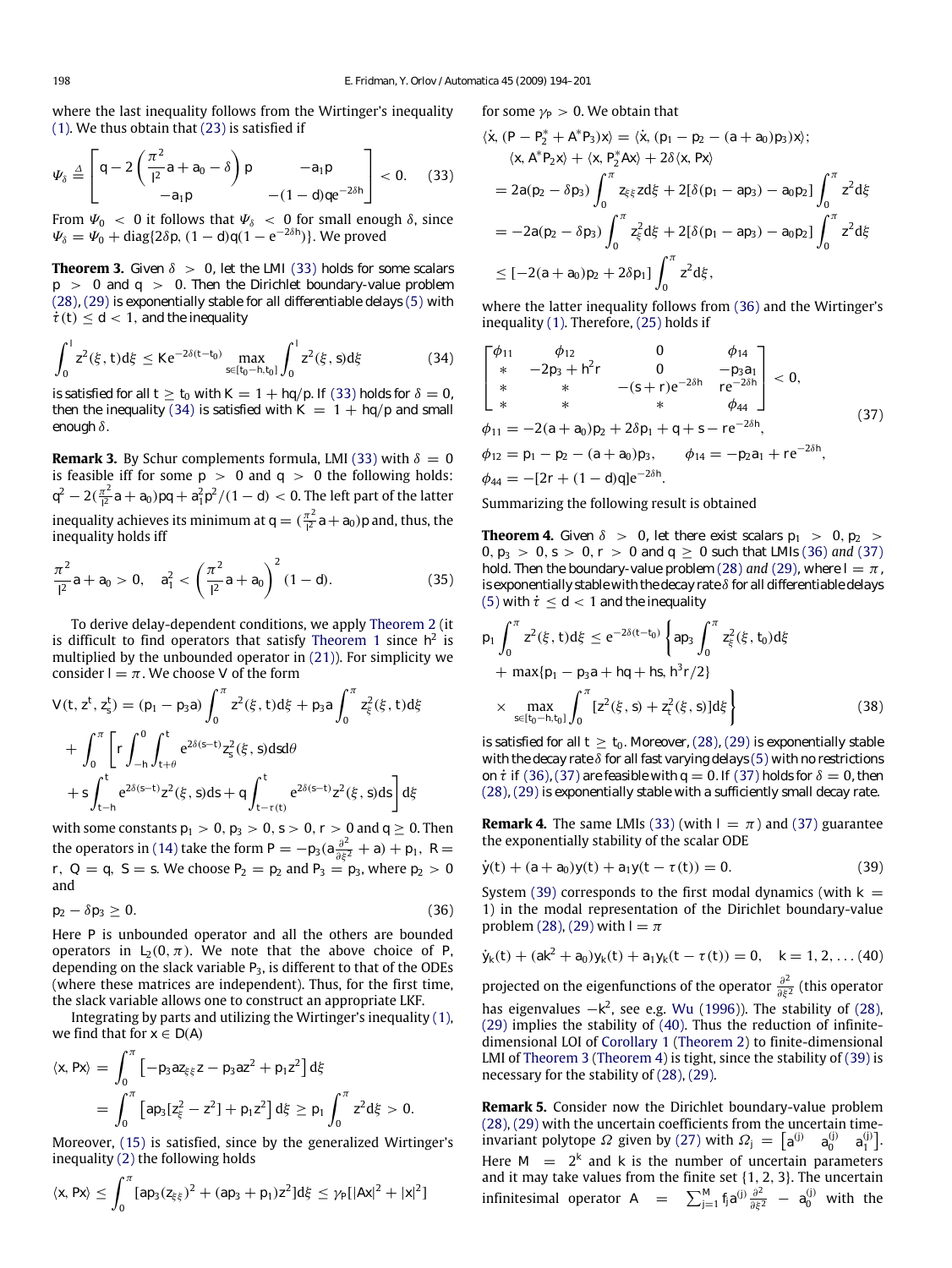dense domain (30) generates strongly continuous semigroup, whereas the uncertain operator  $A_1 = \sum_{j=1}^{M} f_j a^{(j)}$  is bounded. By applying Remark 2 and Theorem 4, we conclude that  $(28)$ ,  $(29)$ is exponentially stable if (36) holds and LMIs (37) in the vertices are feasible for the same  $p_2$ ,  $p_3$  and for different  $q^{(j)} \geq 0$ ,  $s^{(j)} > 0$  $0, r^{(j)} > 0, p^{(j)} > 0, j = 1, \ldots, M$ . By Theorem 3, (28), (29) is exponentially stable if LMIs (33) in the vertices are feasible for the same  $p > 0$  and for different  $q^{(j)}$ ,  $j = 1, \ldots, M$ .

#### **Example 1.** Consider the controlled heat equation

$$
z_t(\xi, t) = z_{\xi\xi}(\xi, t) + rz(\xi, t) + u, \qquad z(0, t) = z(l, t) = 0, \tag{41}
$$

where  $\xi \in (0, l)$ ,  $t > 0$  and where *r* is uncertain parameter satisfying  $|r| \leq \beta$  with given  $\beta$ . It was shown in Rebiai and Zinober (1993) that for  $l = 1$  the state-feedback  $u = -\gamma z(\xi, t)$  with  $\gamma > (\frac{\beta}{2\pi})^2$  exponentially stabilizes (41). By verifying LMI (33), we conclude that the closed-loop system is exponentially stable if there exists  $p>0$  such that  $-2(\pi^2-r+\gamma)p < 0$  for all  $|r| \leq \beta,$ i.e. if  $\gamma > \beta - \pi^2$ . Since  $\beta - \pi^2 \le (\frac{\beta}{2\pi})^2$ , our method guarantees exponential stabilization of  $(41)$  via a lower gain, which becomes essentially lower for big  $\beta$ .

Noting that a time-delay often appears in the feedback, we consider next the case of  $l = \pi$ ,  $\beta = 1.9$  and the delayed feedback  $u = -z(\xi, t - \tau(t))$  with uncertain delay satisfying A3. This is a polytopic system reached by choosing  $r = \pm 1.9$ . Applying Theorem 4 (with  $\delta = 0$ ) and Remark 5 to the resulting closedloop system, we verify the feasibility of LMI (37) in the two vertices corresponding to  $r = \pm 1.9$ . We use LMI toolbox of Matlab and let *d* to be 0 and unknown, respectively. We find the maximum values of *h* for which the system remains exponentially stable:  $d = 0$ ,  $h = 1.025$ ; unknown *d*,  $h = 1.021$ .

As shown before, the latter results correspond also to the stability of  $\dot{y} = (-1 + r)y(t) - y(t - \tau(t))$ , with  $|r| \le 1.9$ .

#### **5. Stability of the delay wave equation**

Consider the wave equation

$$
z_{tt}(\xi, t) = az_{\xi\xi} - \mu_0 z_t(\xi, t) - \mu_1 z_t(\xi, t - \tau(t))
$$
  
\n
$$
-a_0 z(\xi, t) - a_1 z(\xi, t - \tau(t)), \quad t \ge t_0, 0 \le \xi \le \pi
$$
\n(42)

with the Dirichlet boundary condition (29), where  $l = \pi$  and with the constant parameters  $a > 0$ ,  $\mu_0 > 0$ ,  $\mu_1$ ,  $a_0$ , and  $a_1$ , with the time-varying delay  $\tau(t)$ , satisfying (5). The boundary-value problem (29), (42) describes the oscillations of a homogeneous string with fixed ends in the case of the delayed (possibly, due to actuation) stiffness restoration and dissipation. Here *a* stands for the elasticity coefficient,  $\mu_0$  and  $\mu_1$  stand for the dissipation coefficients, and *a*0, *a*<sup>1</sup> stand for the restoring stiffness coefficients, the state vector  $x = col\{z, z_t\}$  consists of the deflection  $z(\xi, t)$  of the string and its velocity  $z_t(\xi, t)$  at time moment *t* and location  $\xi$ along the string.

Let us introduce the operators

$$
A = \begin{bmatrix} 0 & 1 \\ a\frac{\partial^2}{\partial \xi^2} - a_0 & -\mu_0 \end{bmatrix}, \qquad A_1 = \begin{bmatrix} 0 & 0 \\ -a_1 & -\mu_1 \end{bmatrix}
$$
(43)

where  $A_1$  is a bounded operator of multiplication by the constant matrix and where the domain  $\mathcal{D}(\frac{\partial^2}{\partial x^2})$  $\frac{\partial^2}{\partial \xi^2}$ ) of the double differentiation operator is determined by (30). Then the boundary-value problem (29), (42) can be represented as the differential equation (4) in the Hilbert space  $\mathcal{H} = L_2(0, \pi) \times L_2(0, \pi)$  with the infinitesimal operator A, possessing the domain  $\mathcal{D}(A) = \mathcal{D}(\frac{\partial^2}{\partial x^2})$  $\frac{\partial^2}{\partial \xi^2}) \times L_2(0, \pi)$  and generating an exponentially stable semigroup (see, e.g., Curtain and Zwart (1995) for details).

We first derive quasi delay-independent conditions by choosing *V* in the form

$$
V = ap_{03} \int_0^{\pi} z_{\xi}^2(\xi, t) d\xi + \int_0^{\pi} v^T(\xi, t) P_0 v(\xi, t) d\xi
$$
  
+ 
$$
\int_{t-\tau(t)}^t \int_0^{\pi} v^T(\xi, s) e^{2\delta(s-t)} Q v(\xi, s) d\xi ds, \qquad (44)
$$
  

$$
P_0 = \begin{bmatrix} p_{01} & p_{02} \\ p_{02} & p_{03} \end{bmatrix}, \qquad P_w \stackrel{\Delta}{=} P_0 + \text{diag}\{ap_{03}, 0\} > 0, \quad Q \ge 0,
$$

where  $v^{\text{T}}(\xi, t) = [z(\xi, t) z_t(\xi, t)]$ . Then the operators *P* (unbounded) and  $Q$  (bounded) in (23) are given by  $P =$ diag{*−ap*<sub>03</sub><sup> $\frac{\partial^2}{\partial \xi^2}$ </sup>  $\frac{\partial^2}{\partial \xi^2}$ , 0} + *P*<sub>0</sub>, Q  $\geq$  0. Now, integrating by parts and taking into account the inequality  $p_{03} > 0$  (extracted from  $P_w > 0$ ) and Wirtinger's inequality (1) we obtain that

$$
\langle x, Px \rangle = \int_0^{\pi} \left[ -ap_{03}z_{\xi\xi}z + z^{\mathrm{T}}P_0z \right] d\xi
$$
  
=  $a \int_0^{\pi} p_{03}z_{\xi}^2 d\xi + \langle x, P_0x \rangle$   
 $\geq \langle x, P_w x \rangle \geq \lambda_{\min}(P_w)|x|^2 > 0$  (45)

for all  $x \in \mathcal{D}(A) \times L_2(0, \pi)$ . Moreover, by the generalized Wirtinger's inequality (2) the following holds

$$
\langle x, Px \rangle \le \int_0^{\pi} ap_{03}(z_{\xi\xi})^2 d\xi + \langle x, P_0 x \rangle \le \gamma_P(|Ax|^2 + |x|^2)
$$
 (46)

with some constant  $\gamma_P > 0$  and thus (15) is satisfied.

Finally, integration by parts and application of Wirtinger's inequality (1) under  $p_{02} - \delta p_{03} \ge 0$  yield

$$
\langle x, P(A + \delta)x \rangle + \langle x, (A^* + \delta)Px \rangle
$$
\n
$$
= \int_0^{\pi} [z z_t] \left\{ \begin{bmatrix} p_{01} - ap_{03} \frac{\partial^2}{\partial \xi^2} & p_{02} \\ p_{02} & p_{03} \end{bmatrix} \begin{bmatrix} \delta & 1 \\ a \frac{\partial^2}{\partial \xi^2} - a_0 & -\mu_0 + \delta \end{bmatrix} \right\}
$$
\n
$$
+ \begin{bmatrix} \delta & a \frac{\partial^2}{\partial \xi^2} - a_0 \\ 1 & -\mu_0 + \delta \end{bmatrix} \begin{bmatrix} p_{01} - ap_{03} \frac{\partial^2}{\partial \xi^2} & p_{02} \\ p_{02} & p_{03} \end{bmatrix} \begin{bmatrix} z \\ z_t \end{bmatrix} d\xi
$$
\n
$$
= -2a(p_{02} - p_{03} \delta) \int_0^{\pi} (z_{\xi})^2 d\xi - \int_0^{\pi} [z z_t] \times \begin{bmatrix} -2p_{02}a_0 + 2p_{01} \delta & p_{01} - (\mu_0 - 2\delta)p_{02} - p_{03}a_0 \\ p_{01} - (\mu_0 - 2\delta)p_{02} - p_{03}a_0 & 2p_{02} - 2(\mu_0 - \delta)p_{03} \end{bmatrix}
$$
\n
$$
\times \begin{bmatrix} z \\ z_t \end{bmatrix} d\xi \le \int_0^{\pi} [z z_t] (P_w C_\delta + C_\delta^T P_w) \begin{bmatrix} z \\ z_t \end{bmatrix} d\xi, \tag{47}
$$

where

$$
C_{\delta} = \begin{bmatrix} \delta & 1 \\ -a - a_0 & -\mu_0 + \delta \end{bmatrix}.
$$
 (48)

Therefore (23) is feasible if the following LMI

$$
\Omega_{\delta} \stackrel{\Delta}{=} \begin{bmatrix} C_{\delta}^{\mathrm{T}} P_w + P_w C_{\delta} + Q & P_w A_1 \\ A_1^{\mathrm{T}} P_w & -(1 - d) e^{-2\delta h} Q \end{bmatrix} \le 0 \tag{49}
$$

is feasible. Since the LMI (49) ensures that the (1,1)-term of its lefthand side satisfies

 $-2p_{02}(a_0 + a) + 2(p_{01} + ap_{03})\delta + q_1 \leq 0$ ,

whereas  $q_1 + 2\delta(p_{01} + ap_{03}) \ge 0$ , it follows that  $p_{02} \ge 0$ . From  $\Omega_0 < 0$  it follows that  $p_{02} > 0$  and, thus,  $p_{02} - \delta p_{03} \geq 0$  for small enough  $\delta$ . Moreover,  $\Omega_0 < 0$  yields  $\Omega_\delta < 0$  for small enough  $\delta$ , since  $\Omega_{\delta} = \Omega_0 + \text{diag}\{2\delta P_w, (1 - d)Q(1 - e^{-2\delta h})\}$ . Summarizing, we arrive at the following.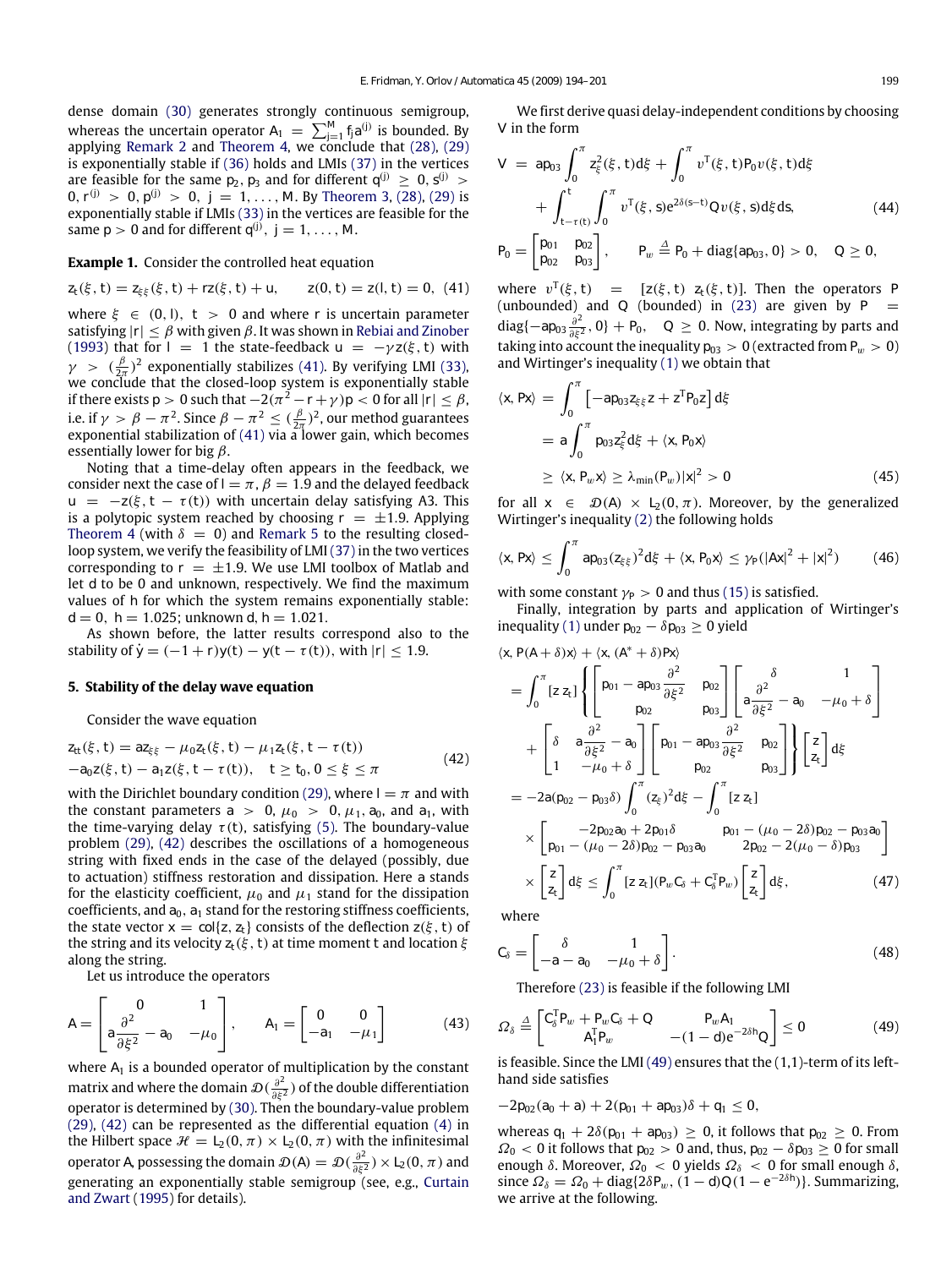**Theorem 5.** *Given*  $\delta$  > 0, let the LMIs  $p_{02} - \delta p_{03}$  ≥ 0 and (49) *hold for some symmetric*  $2 \times 2$ *-matrices*  $P_w > 0$  *and*  $Q > 0$ *, where*  $p_{02}$  *and*  $p_{03}$  *are respectively* (1, 2) *and* (2, 2) *terms of*  $P_w$ *. Then the Dirichlet boundary-value problem* (42), (29), where  $I = \pi$ , is *exponentially stable with the decay rate* δ *for all differentiable delays* (5) with  $\dot{\tau}(t) \leq d < 1$ , and the inequality

$$
\lambda_{\min}(P_w) \int_0^{\pi} [z^2(\xi, t) + z_t^2(\xi, t)] d\xi
$$
\n
$$
\leq e^{-2\delta(t-t_0)} \left\{ K_w \max_{s \in [t_0 - h, t_0]} \int_0^{\pi} [z^2(\xi, s) + z_t^2(\xi, s)] d\xi + ap_{03} \int_0^{\pi} z_{\xi}^2(\xi, t_0) d\xi \right\}
$$
\n(50)

*is satisfied with*

 $K_w = \lambda_{max}(P_w - \text{diag}\{ap_{03}, 0\}) + h\lambda_{max}(Q)$ 

*for all t*  $\geq t_0$ *. If*  $\Omega_0 < 0$  *holds for*  $\delta = 0$ *, then* (42)*,* (29) *is exponentially stable with a sufficiently small decay rate.*

**Corollary 2.** In a particular case where  $a = 1$  and  $a_0 = a_1 = 0$ , *the Dirichlet boundary-value problem* (29), (42), where  $I = \pi$ , is *exponentially stable for all differentiable delays with*  $\dot{\tau} \leq d < 1$  *if*  $\mu_1^2 < (1 - d)\mu_0^2$ .

**Proof.** Since the delay appears only in *z<sup>t</sup>* , we choose the decision variables of LMI (49) in the form  $P_w$  =  $\begin{bmatrix} 1 & 2\delta \\ 2\delta & 1 \end{bmatrix}$ ,  $Q$  =  $\begin{bmatrix} 0 & 0 \\ 0 & \mu_0 \end{bmatrix}$ , and thus  $P_wA_1 = \begin{bmatrix} 0 & -2\mu_1\delta \\ 0 & -\mu_1 \end{bmatrix}$ . Deleting from  $\Omega_\delta$  the column and the row, consisting of zero elements, we obtain the matrix

$$
\begin{bmatrix} -2\delta & 4\delta^2 - 2\mu_0\delta & -2\mu_1\delta \\ * & -\mu_0 + 6\delta & -\mu_1 \\ * & * & -(1-d)e^{-2\delta h}\mu_0 \end{bmatrix}.
$$

Applying the Schur complements formula to the last column and the last row of this matrix, we conclude that (49) is feasible if the following LMI holds

$$
\begin{bmatrix} -2\delta + O(\delta^2) & O(\delta) \\ O(\delta) & -\mu_0 + \frac{\mu_1^2}{(1-d)\mu_0} e^{2\delta h} + 6\delta \end{bmatrix} < 0, \quad (51)
$$

where  $|O(\delta^k)| \leq c\delta^k$  ( $k = 1, 2$ ) for some constant  $c > 0$  and for all sufficiently small  $\delta$ . If  $\mu_1^2 < (1 - d)\mu_0^2$ , then the (2,2)-term of the left-hand side of (51) is negative for small enough  $\delta$ . Finally, applying the Schur complements formula to the second column and the second row of the matrix in (51), we obtain the expression of the form  $-2δ + O(δ<sup>2</sup>)$ , which is negative for small δ. Therefore, (51) and, thus (49) are feasible for small  $\delta$ .

**Remark 6.** The condition  $0 \leq \mu_1 < \mu_0$  for the stability of the wave equation with constant delay and  $a = 1$ ,  $a_0 = a_1 = 0$  and with mixed Dirichlet–Neumann boundary condition was obtained by Nicaise and Pignotti (2006), where it was shown that if  $\mu_1 \geq \mu_0$ , there exists a sequence of arbitrary small delays that destabilize the system.

We will further derive delay-dependent stability conditions for (42), (29) with  $\mu_1 = 0$ . We apply the conditions of Theorem 1. We choose *V* as follows:

$$
V = ap_{03} \int_0^{\pi} z_{\xi}^2(\xi, t) d\xi + \int_0^{\pi} [z(\xi, t) z_t(\xi, t)] P_0
$$
  
 
$$
\times \left[ \frac{z(\xi, t)}{z_t(\xi, t)} \right] d\xi + \int_0^{\pi} \left[ hr \int_{-h}^0 \int_{t+\theta}^t z_t^2(\xi, s) e^{2\delta(s-t)} ds d\theta
$$
  
 
$$
+ s \int_{t-h}^t z^2(\xi, s) e^{2\delta(s-t)} ds + q \int_{t-\tau}^t z^2(\xi, s) e^{2\delta(s-t)} ds \right] d\xi,
$$

where  $P_0$  and  $p_{03}$  satisfy (44) and where  $r > 0$ ,  $s > 0$ ,  $q \ge 0$ . Then the operators *P*, *Q*, *R* in (21) are given by

$$
P = \text{diag}\left\{-ap_{03}\frac{\partial^2}{\partial \xi^2}, 0\right\} + P_0 > 0, \qquad Q = \text{diag}\{q, 0\} \ge 0, R = \text{diag}\{r, 0\} \ge 0, \qquad S = \text{diag}\{s, 0\} \ge 0.
$$

We have  $h^2 A^* R A = \text{diag}\{0, h^2 r\}$ ,  $h^2 A^* R A_1 = 0$ ,  $h^2 A_1^* R A_1 = 0$ . From (47) it follows that (21) is feasible if  $p_{02} - \delta p_{03} \ge 0$  and the following LMI are satisfied:

$$
\begin{bmatrix}\n\phi_w & 0 & P_w \begin{bmatrix} 0 \\ -a_1 \end{bmatrix} + \begin{bmatrix} re^{-2\delta h} \\ 0 \end{bmatrix} \\
* & -(s+r)e^{-2\delta h} & r e^{-2\delta h} \\
* & * & -(2r + (1-d)q)e^{-2\delta h}\n\end{bmatrix} < 0,\tag{52}
$$

where  $\phi_w = C_{\delta}^{\text{T}} P_w + P_w C_{\delta} + \text{diag}\{q + s - re^{-2\delta h}, h^2 r\}$ . Summarizing the following result is obtained

**Theorem 6.** *Given*  $\delta > 0$ , let there exist a 2  $\times$  2-matrix  $P_w > 0$  and *scalars q*  $\geq$  0, *r*  $>$  0, *s*  $>$  0 *such that satisfy LMIs*  $p_{02} - \delta p_{03} \geq 0$ and (52), where  $p_{02}$  and  $p_{03}$  are respectively (1, 2) and (2, 2) terms *of P<sub>w</sub>*. Then the wave time-delay equation (42) with  $\mu_1 = 0$  and with *the Dirichlet boundary condition* (29), where  $I = \pi$ , is exponentially *stable with the decay rate*  $\delta$  *for all differentiable delays* (5) with  $\dot{\tau} \leq$ *d* < 1*, and the inequality* (50) *is satisfied with*

$$
K_w = \lambda_{\max}(P_w - \text{diag}\{ap_{03}, 0\}) + \max\{hq + hs, h^3r/2\}
$$

*for all t*  $\geq t_0$ *. Moreover, if LMIs* (36) and (52) are feasible with  $q = 0$ , *then* (29), (42) with  $\mu_1 = 0$  is exponentially stable with the decay *rate*  $\delta$  *for all fast varying delays*  $0 < \tau <$  *h. If the LMI* (52) *holds for*  $\delta = 0$ , then (29), (42) with  $\mu_1 = 0$  is exponentially stable with a *sufficiently small decay rate.*

**Remark 7.** The same LMIs (49) and (52) appear to guarantee the exponential stability of ODE with delay  $\dot{\bar{z}}(t) = C_0 \bar{z}(t) +$  $A_1\overline{z}(t - \tau(t)), \quad \overline{z}(t) \in \mathbb{R}^2$  or, equivalently, of the first modal dynamics (with  $k = 1$ ) of the modal representation of the Dirichlet boundary-value problem (29), (42) with  $l = \pi$ 

$$
\ddot{y}_k(t) + \mu_0 \dot{y}_k(t) + \mu_1 \dot{y}_k(t - \tau(t)) + (ak^2 + a_0) y_k(t) + a_1 y_k(t - \tau(t)) = 0, \quad k = 1, 2, ...
$$

on the eigenfunctions of the operator  $\frac{\partial^2}{\partial x^2}$  $\frac{\partial^2}{\partial \xi^2}$ . Hence, the results of Theorem 5 and of Theorem 6 are tight.

**Remark 8.** One can derive "mixed" stability conditions for the wave equation (42) with  $\mu_1 \neq 0$ : delay-dependent (with respect to delay in *z*)/ delay-independent (with respect to delay in *zt*). This is similar to neutral systems, where the delay in the state derivative is treated in the delay-independent manner (Niculescu, 2001).

**Example 2.** Consider the controlled wave equation

$$
z_{tt}(\xi, t) = 0.1 z_{\xi\xi}(\xi, t) - 2z_t(\xi, t) + u,
$$
\n(53)

with boundary condition (29) and  $l = \pi$ ,  $t \ge t_0$ ,  $0 \le \xi \le$  $\pi$ ,  $0 \le \tau \le h$ ,  $\dot{\tau} \le d < 1$ . Applying Theorem 6 to the openloop system we find that (53) with  $u = 0$  is exponentially stable with the decay rate  $\delta = 0.05$ . Considering next a delayed feedback  $u = -z(\xi, t - \tau(t))$  and verifying conditions of Theorem 6, we find that the closed-loop system is exponentially stable with a greater decay rate  $\delta = 0.8$  for all  $0 \le \tau(t) \le 0.31$ .